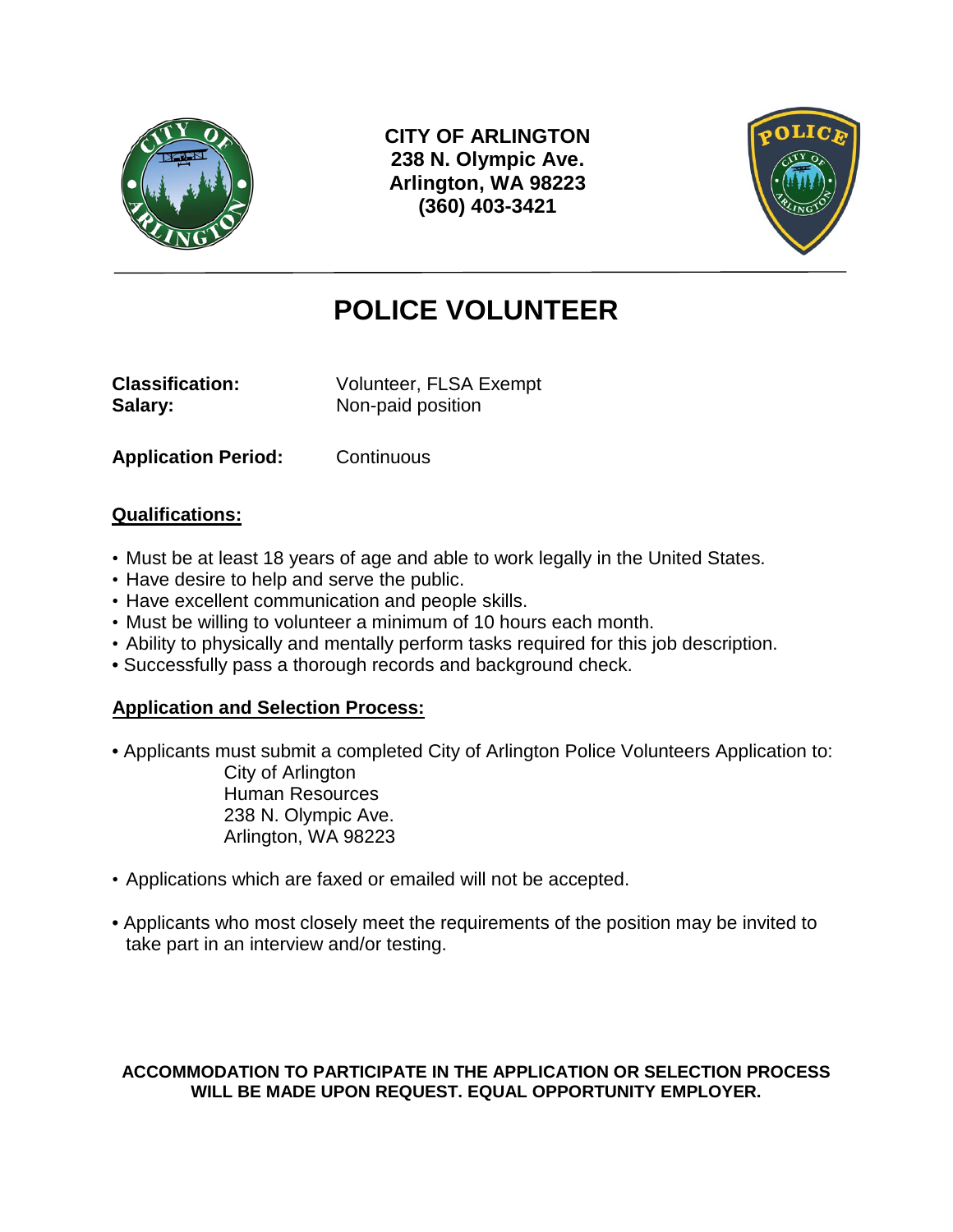# **CITY OF ARLINGTON JOB DESCRIPTION**



#### *Title: Police Volunteer FLSA: Volunteer Reports To: Volunteer Coordinator/Administrative Commander*

#### *DEFINITION*

Under close initial direction until proficiency has been demonstrated, individuals classified as Police Volunteer will answer to and perform duties assigned under the Police Volunteer Coordinator and/or the Administrative Commander of the Arlington Police Department.

The Police Department provides an opportunity for citizens to serve the community, learn and contribute to policing, and support police services by recruiting and developing a volunteer staff. The Police Volunteer supports full-time staff by providing necessary services in supporting roles in the Police Support Services, Administrative Division, crime prevention, and other patrol support functions.

The mission of the Police Volunteers is to assist the Support Services staff with handing of day to day operations. This includes but is not limited to, assisting front counter walk in traffic, answer and direct in coming phone calls, assist in fingerprinting of citizens, and other administrative duties. This does not preclude special duty assignments such as parade or crowd control duties, building maintenance duties, assisting in the locating or marking of abandoned vehicles, searching for missing subjects, house watch patrol, and neighborhood watch program activities. Police Volunteers are prohibited from performing work that would normally be the exclusive responsibility of a regularly scheduled, full-time Police Staff.

The final authority governing all aspects of all Police Volunteers is the Police Chief, or his/her designee. Individuals when initially assigned to this classification will normally perform administrative duties and work directly with experienced support services staff while gaining proficiency and learning procedures.

The use of appropriate judgment independently and collectively is of utmost importance in performing the duties of a volunteer.

The Police Volunteer position is a voluntary position and the holder of this position may resign this position voluntarily at notice to the Volunteer Coordinator, Police Chief or his/her designee. The holding of this position likewise can be terminated at the discretion of the Police Chief or his/her designee without cause upon notice. Any deviations or violation of police or public trust will result in the termination of such volunteer position with the Arlington Police Department. Any appeal of such termination must be made within 15 days directly to the Police Chief or his/her designee. Each Volunteer will be responsible for recognizing the importance placed on volunteer staff activities in dealing with the public and for tactful and courteous treatment of citizens. At times volunteers will be responsible for the assigned police patrol car and other assigned equipment of the Police Department.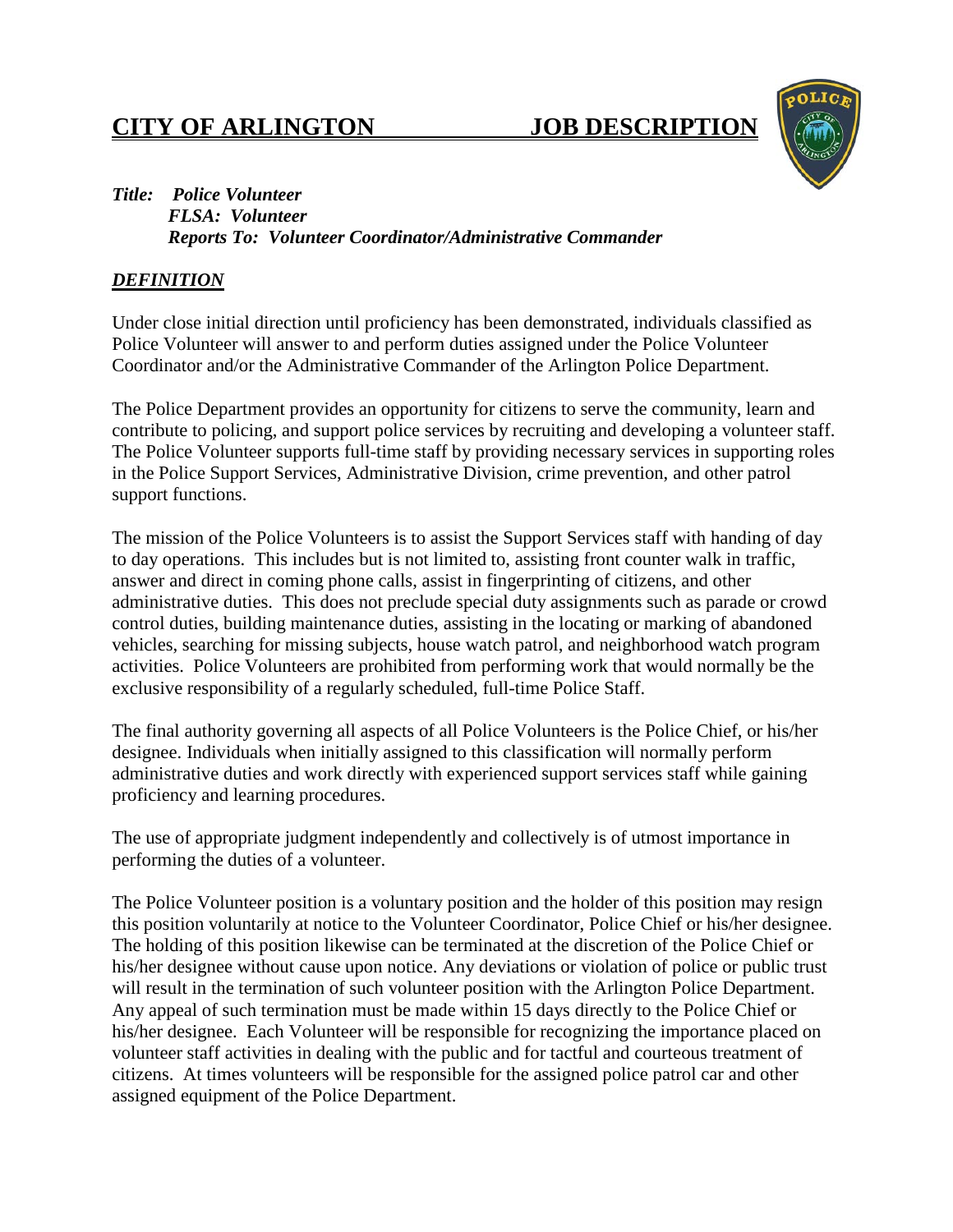Work involves the potential for personal injury and individuals must be able to act without supervision and to exercise independent judgment and discretion in meeting emergencies.

Volunteer assignments are normally performed in accordance with departmental policies, rules, standard practice and established precedent, with matters requiring deviation normally referred to next higher command level for decision of direction.

Performance is reviewed on a continuous basis by departmental superiors through an appraisal of work methods, results achieved, reports, personal inspection and discussion.

# *JOB LOCATION AND EQUIPMENT UTILIZED*

The Police Volunteer works in various office and outdoor settings, including significant time inside the Police Department building and also spent traveling in a police vehicle. Work is performed in all weather conditions including rain, wind, snow and heat. Work is often dangerous or under emergency circumstances requiring some physical activity and exertion. The outside working conditions include dirt, thick vegetation, water and streets. Physical demands include standing, walking and sitting for extended periods of time, may be required to hear and discriminate between different sounds, discriminate between colors, run, stoop, bend, crawl, climb ladders and steep inclines, carry and/or push heavy objects, taste, smell and any other physical movement in the performance of voluntary public safety duties.

Uses computers in the office, printers, FAX machine, 2-way radio, fingerprint equipment; camera, animal capturing devices, copy machine and telephone. Some duties such as specifically approved assignments may be allowed to be conducted at the home of a volunteer but only through the approval of the Police Chief or his/her designee and only on a single basis only.

# *EXAMPLES OF WORK PERFORMED:*

This is a non-inclusive list of examples of work that could be performed by Police Volunteers:

- a. Greeting of citizens at the front reception counter.
- b. Assist the public in filling out written statements, applications, and other documents related to police services.
- c. Direct citizens to get the help that they desire from other police personnel.
- d. Direct citizens when necessary to other city services outside police duties.
- e. Fingerprinting of citizens for employment purposes and/or other application purposes as served by the Police Support Services.
- f. Supplemental services of crowd control, parade set up, and searching for missing subjects, during a special event, emergency or call-out.
- g. Supplemental for station operations. Answering of phone calls, records entry, statistical reporting, and other administrative duties.
- h. Assist Police Support Services in identifying and marking of abandoned vehicles within the city of Arlington.
- i. Assisting in crime prevention or public education presentations to public functions.
- j. Other special duty assignments as directed by the Police Chief or his/her designee.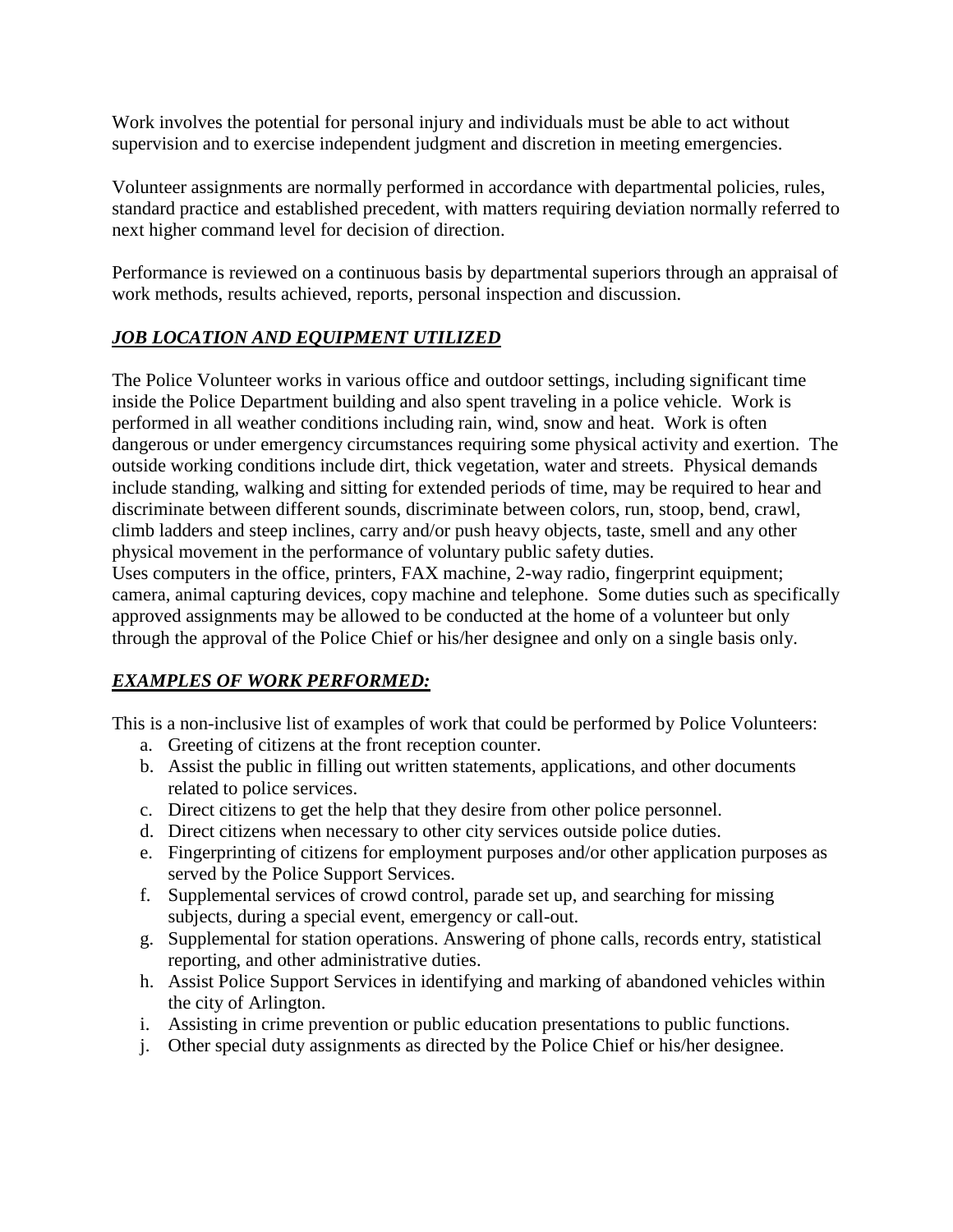### *REQUIRED KNOWLEDGE, SKILLS AND ABILITIES*

- 1. Satisfactorily pass a screening process for the position of Police Volunteer position for the Arlington Police Department. Including but not limited to an oral interview and a background check.
- 2. The ability to perform the duties of this position must be readily demonstrated to the Volunteer Coordinator and/or his designee.
- 3. Possession of a State of Washington Drivers License. (Inclusive to driving assignments only).
- 4. A driving record free of violations that relate to ability to learn the awareness, responsiveness and skill necessary to drive police cars safely. (Inclusive to driving assignments only).
- 5. Possess and maintain a personal record free of any convictions or behavior that relate to moral turpitude.
- 6. Ability to receive instructions from Police Staff in the performance of the volunteer's duties and responsibilities.
- 7. Ability to read, interpret and properly apply laws applicable to law enforcement work.
- 8. Must have good customer service skills in communications and relationships.
- 9. Ability to express self clearly and concisely in speaking and writing and legibly in writing or printing.
- 10. Ability to maintain composure and self-control under adverse conditions, e.g., public harassment, ridicule, critical injuries, and death.
- 11. Ability to cope with situations firmly, courteously, tactfully and with respect for the rights of citizens.
- 12. Ability to establish and maintain effective working relationships with other employees.
- 13. Ability to perform duties and maintain personal conduct, attitude and appearance that conform to strict policies, procedures, and discipline and within a "chain of command" management system.
- 14. Ability to maintain a balanced perspective about life in general notwithstanding a continuous exposure to the criminal element of society.
- 15. Ability to maintain and improve knowledge, technical skills, physical and mental fitness that meets or exceeds the mission of the department.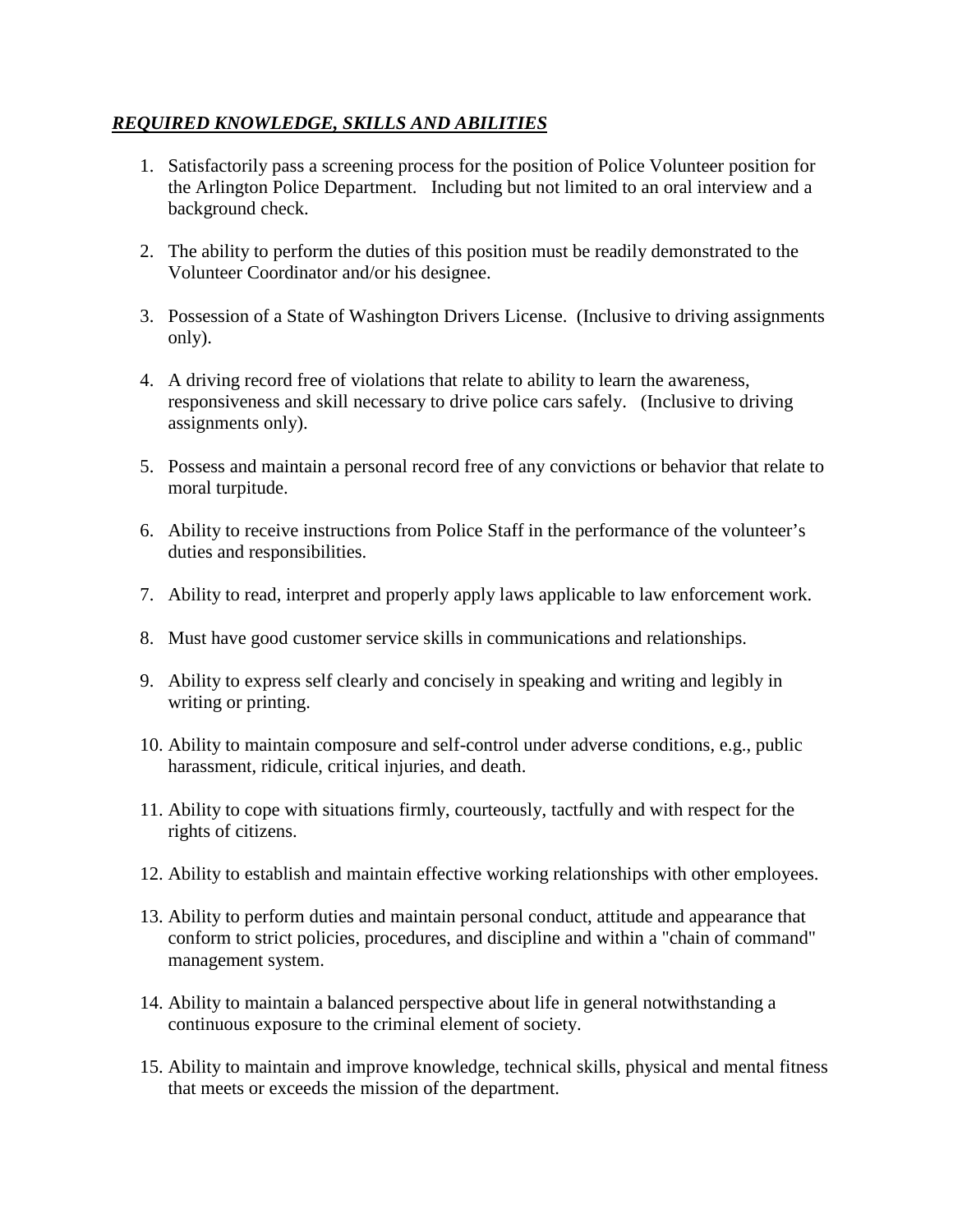## *PHYSICAL TRAITS*

Satisfactorily demonstrate that volunteer is able to perform such duties are imposed upon them, physically, emotionally, sensory or mentally.

The statements contained herein reflect general details as necessary to describe the principal functions of this job, the level of knowledge and skill typically required, and the score of responsibility, but should not be considered an all-inclusive listing of work requirements. Individuals may perform other duties as assigned including work in other functional areas to cover the volunteer needs of the Arlington Police Department.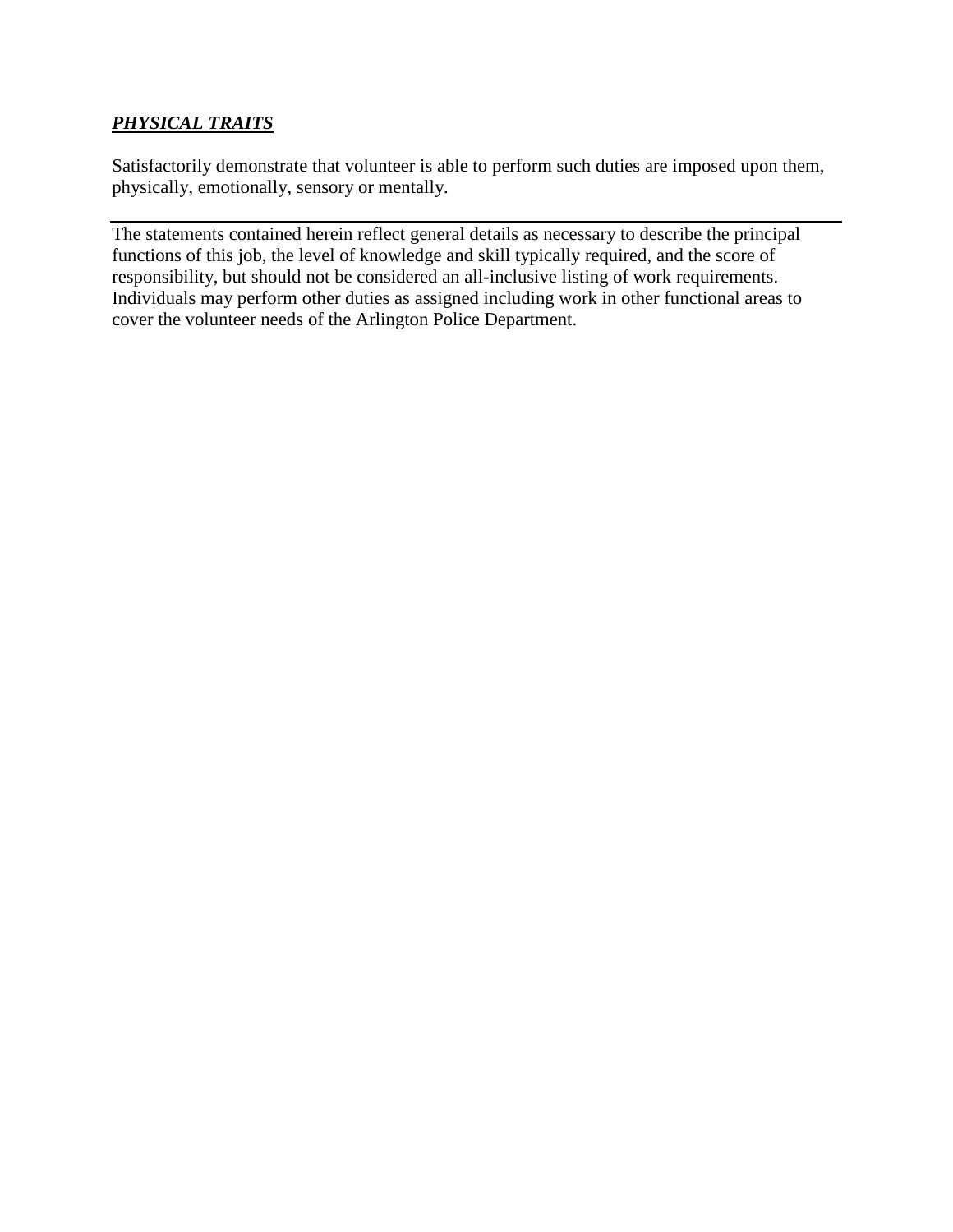**ARLINGTON POLICE DEPARTMENT** 110 E. Third Street Arlington, WA 98223 (360) 403-3400



**FOR INTERNAL USE ONLY:**

# **POLICE VOLUNTEERS APPLICATION**

**The Arlington Police Department is in the process of establishing a Police Volunteers program that provides opportunities for the civilians to partner with the police department in providing services to the citizens of Arlington. The purpose of the program is to enable the Police Department to take advantage of the extraordinary reserve of knowledge, talent, and skill possessed by volunteers within our community and to capitalize on these abilities to augment Police services. The intent is also to provide a program which involves residents interested in local law enforcement the opportunity to perform work of value to the community.** 

**This application is designed to give applicants an opportunity to share their background, experience, interests, and skills, enabling the Arlington Police Department to make the best possible choice for a Police Volunteer. The City of Arlington does not discriminate on the basis of race, sex, age, color, religion, national origin, marital status, disability, or any other basis prohibited by federal, state or local law.** 

| Last, First, Middle                                                                                                                                                                                                                                                                                                                       |  |                |  |                                            |  |  |
|-------------------------------------------------------------------------------------------------------------------------------------------------------------------------------------------------------------------------------------------------------------------------------------------------------------------------------------------|--|----------------|--|--------------------------------------------|--|--|
| ADDRESS: _________________________________CITY: ______________________STATE: _____________ZIP: _______________                                                                                                                                                                                                                            |  |                |  |                                            |  |  |
|                                                                                                                                                                                                                                                                                                                                           |  |                |  |                                            |  |  |
| TELEPHONE: HOME: $($ $)$ $)$ $\qquad$ $)$ $\qquad$ $\qquad$ $\qquad$ $\qquad$ $\qquad$ $\qquad$ $\qquad$ $\qquad$ $\qquad$ $\qquad$ $\qquad$ $\qquad$ $\qquad$ $\qquad$ $\qquad$ $\qquad$ $\qquad$ $\qquad$ $\qquad$ $\qquad$ $\qquad$ $\qquad$ $\qquad$ $\qquad$ $\qquad$ $\qquad$ $\qquad$ $\qquad$ $\qquad$ $\qquad$ $\$               |  |                |  |                                            |  |  |
|                                                                                                                                                                                                                                                                                                                                           |  |                |  |                                            |  |  |
|                                                                                                                                                                                                                                                                                                                                           |  |                |  |                                            |  |  |
| DO YOU POSSESS A VALID DRIVER'S LICENSE? YES NO                                                                                                                                                                                                                                                                                           |  |                |  |                                            |  |  |
| HAVE YOU BEEN CONVICTED OF A FELONY OR A MISDEMEANOR CRIME OTHER THAN MINOR TRAFFIC<br>OFFENSES? YES NO<br>IF YES, PLEASE EXPLAIN: PLEASE AND PLEASE AND THE SERVICE SERVICE SERVICE SERVICE SERVICE SERVICE SERVICE SERVICE SERVICE SERVICE SERVICE SERVICE SERVICE SERVICE SERVICE SERVICE SERVICE SERVICE SERVICE SERVICE SERVICE SERV |  |                |  |                                            |  |  |
| ARE YOU CURRENTLY CERTIFIED IN CPR? YES NO FIRST AID? YES NO                                                                                                                                                                                                                                                                              |  |                |  |                                            |  |  |
| DO YOU HAVE ANY MEDICAL CONDITIONS THAT SHOULD BE TAKEN INTO CONSIDERATION IN ARRANGING<br>VOLUNTEER ASSIGNMENTS? YES                                                                                                                                                                                                                     |  | N <sub>O</sub> |  |                                            |  |  |
|                                                                                                                                                                                                                                                                                                                                           |  |                |  |                                            |  |  |
| AVAILABILITY? LONG TERM SHORT TERM SPECIAL PROJECT                                                                                                                                                                                                                                                                                        |  |                |  |                                            |  |  |
| <b>CIRCLE THE DAYS YOU CAN BE AVAILABLE FOR VOLUNTEER WORK:</b>                                                                                                                                                                                                                                                                           |  |                |  |                                            |  |  |
| SUNDAY MONDAY                                                                                                                                                                                                                                                                                                                             |  |                |  | TUESDAY WEDNESDAY THURSDAY FRIDAY SATURDAY |  |  |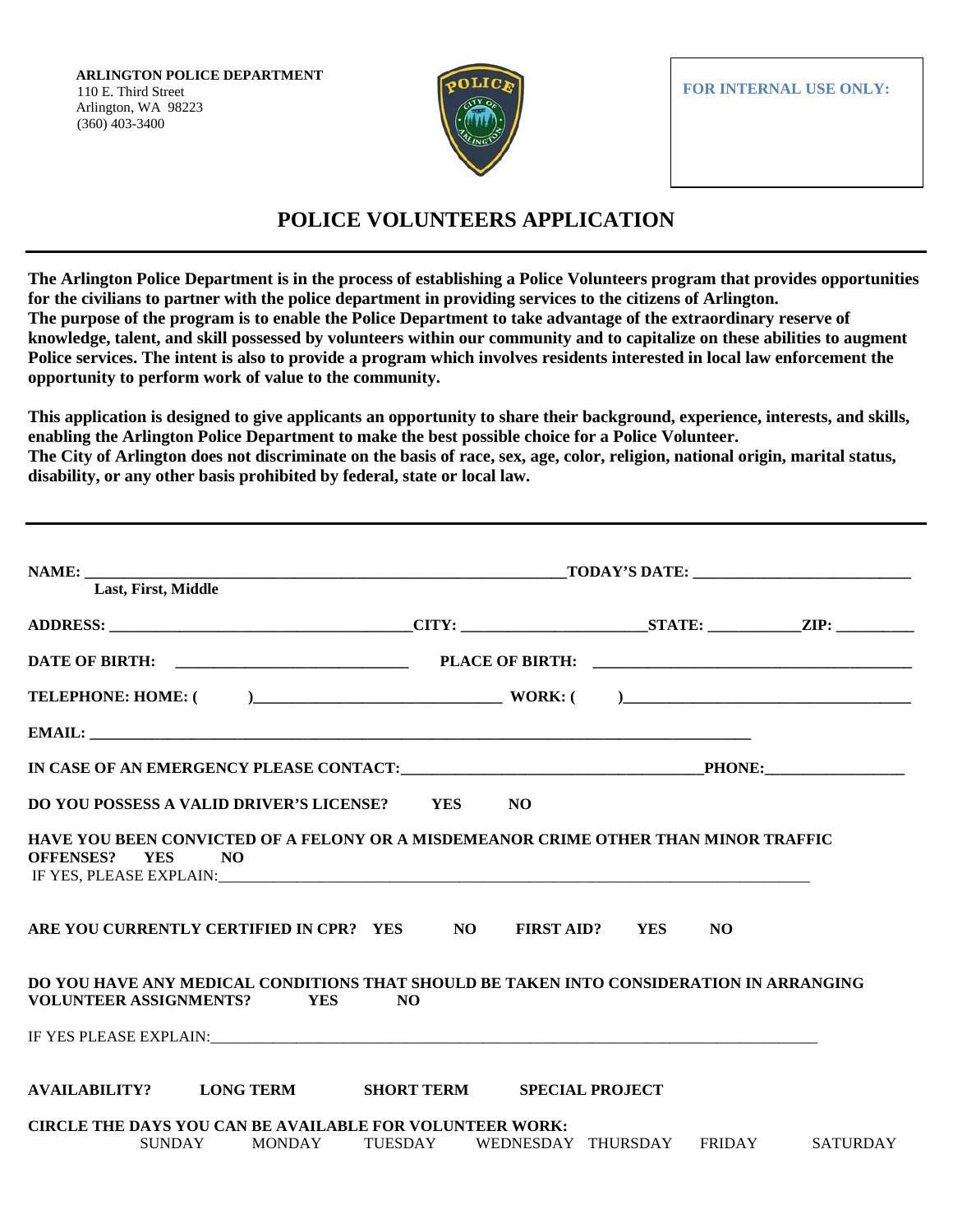#### **SPECIALIZED SKILLS AND ADDITIONAL INFORMATION: (Attach additional pages if more space is needed) IN WHAT PARTICULAR AREAS OF VOLUNTEER WORK ARE YOU INTERESTED?**

#### **WHAT GENERAL SKILLS/ EXPERIENCE/ EDUCATION WOULD YOU LIKE TO SHARE IN YOUR VOLUNTEER WORK?**

| <b>REFERENCES</b> (Do not list relatives) |                 |        |  |  |  |
|-------------------------------------------|-----------------|--------|--|--|--|
|                                           |                 |        |  |  |  |
| NAME:                                     | <b>ADDRESS:</b> | PHONE: |  |  |  |
| NAME:                                     | <b>ADDRESS:</b> | PHONE: |  |  |  |
| NAME:                                     | <b>ADDRESS:</b> | PHONE: |  |  |  |
|                                           |                 |        |  |  |  |

*\* SEE SUPPLEMENTAL QUESTIONAIRE*

#### **NOTICE TO VOLUNTEERS**

**Volunteers are not City of Arlington employees. Injury compensation is provided through the Department of Labor & Industries. Volunteer service is considered to be creditable work experience. The data furnished on this form is furnished voluntarily and will be used to contact, interview and place volunteers.**

#### **SIGNATURE IS REQUIRED**

**To the best of my knowledge, the information herein is true and complete. I understand that falsification of this application is grounds for dismissal as a police volunteer. Further, I give permission for an authorized representative of the City to conduct a criminal background check to include (but not limited to): Criminal History Check (NCIC/WASIS), Driver's License check (DOL), local police database check (RMS), ACCURINT check, and any personal reference checks to inquire of individuals about my ability to perform all aspects of the volunteer position for which I am being considered and I release the City of Arlington and those individuals/institutions that provide information from any liability that may arise from the provision of this information.**

**As a volunteer of the Arlington Police Department, I am fully aware that the work associated with being a Police Volunteer involves certain risks of physical injury or death. Being fully informed as to these risks and in consideration of my being allowed to participate in the Police Volunteers Program, I hereby assume all risk of injury, damage and harm to myself arising from such activities or use of City facilities. I also hereby individually and on behalf of my heirs, executors and assignees, release and hold harmless the City of Arlington, its officials, employees and agents and waive any right of recovery that I might have to bring a claim or a lawsuit against them for any personal injury, death or other consequences occurring to me arising out of my volunteer activities.**

**I give my permission to have my photo taken and used for clerical and publicity purposes by the Police Department. I authorize any necessary emergency medical treatment that might be required for me in the event of physical injury and/or accident to me while participating in this program.**

*The above declaration is true and correct and made subject to the penalty of perjury under the laws of the State of Washington. Signed at \_\_\_\_\_\_\_\_\_\_\_\_\_\_\_\_\_\_\_\_\_\_\_\_\_\_\_\_\_, Washington, this \_\_\_\_\_\_\_\_\_ day of \_\_\_\_\_\_\_\_\_\_\_\_\_\_\_\_\_\_\_\_\_\_\_\_\_, 20\_\_\_\_.*

**SIGNATURE:\_\_\_\_\_\_\_\_\_\_\_\_\_\_\_\_\_\_\_\_\_\_\_\_\_\_\_\_\_\_\_\_\_\_\_\_\_\_\_\_\_\_\_\_\_\_\_\_\_\_\_\_\_\_\_ DATE:\_\_\_\_\_\_\_\_\_\_\_\_\_\_\_\_\_\_\_\_\_\_\_\_\_\_\_\_\_\_\_\_\_\_\_\_\_\_\_\_\_**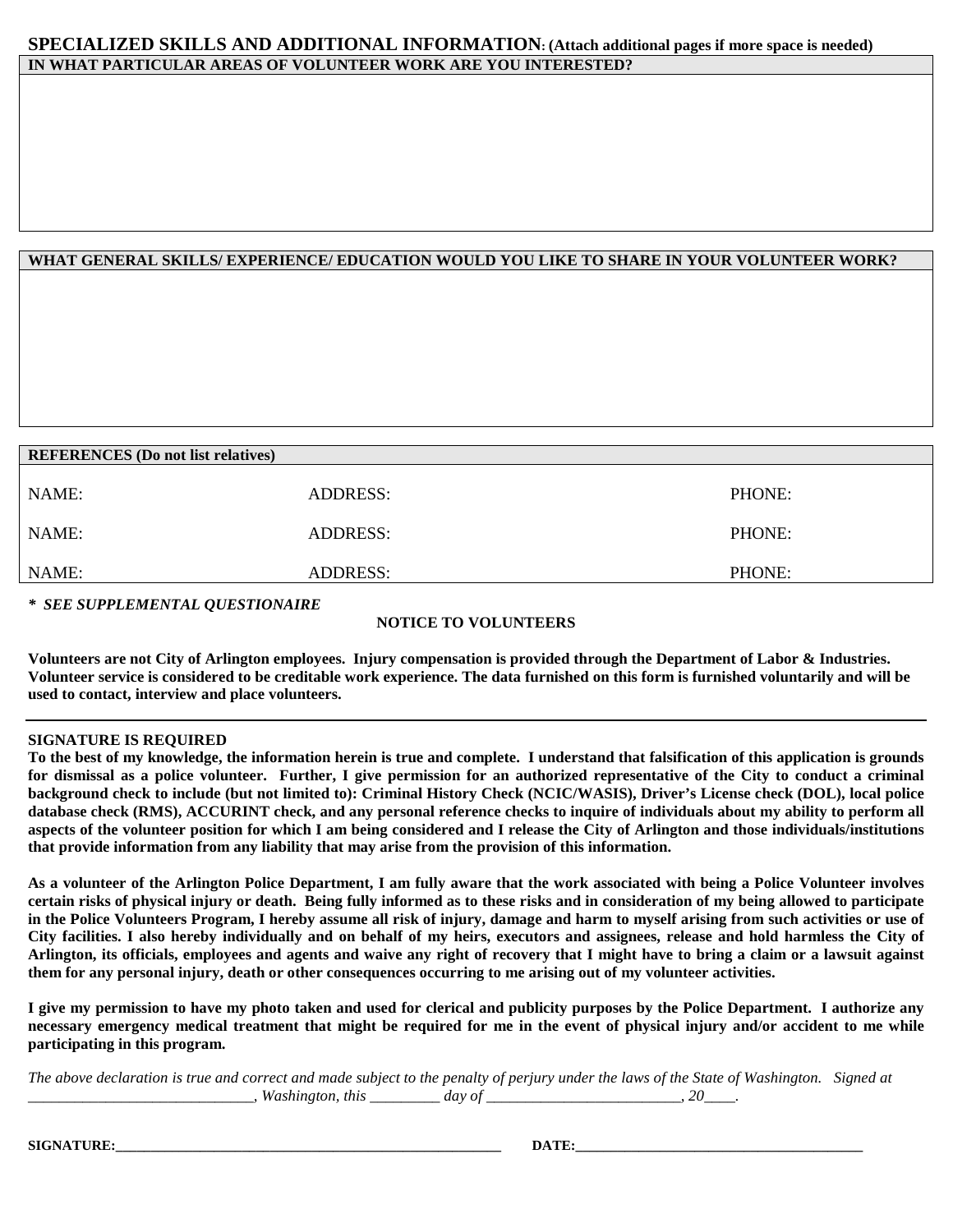# **POLICE VOLUNTEER**

**"SUPPLEMENTAL QUESTIONAIRE"** 

**1. Why do you want to be a volunteer for the Arlington Police Department?**

**2. Do you have any experience in volunteering? (If so, describe.)**

**3. What type of time commitment do you have for this Police Volunteer position in this program?**

**4. As a Police Volunteer, do you feel that you can effectively honor privacy laws that involve the dissemination of personal information from police records?**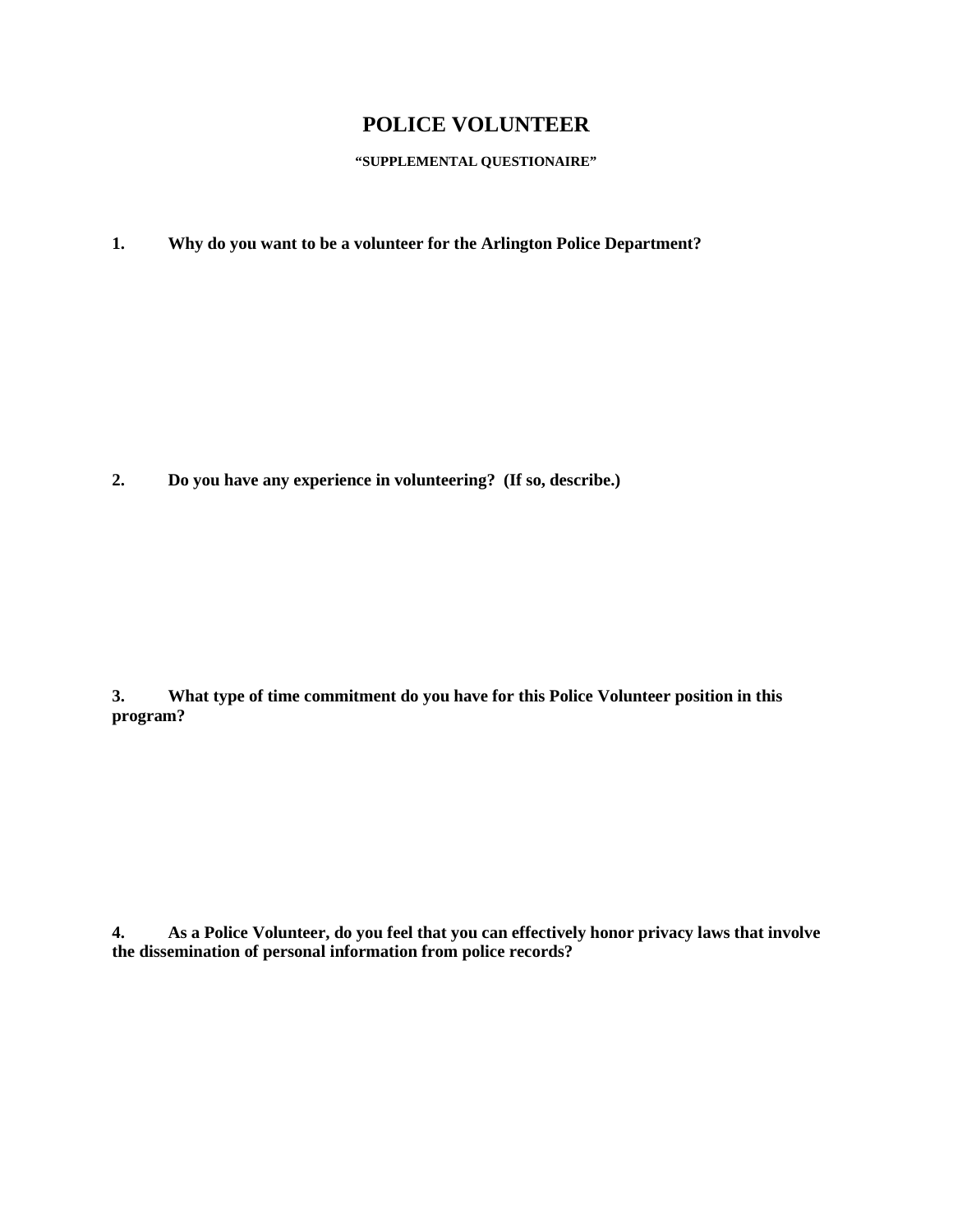

# **ARLINGTON POLICE DEPARTMENT**

# **VOLUNTEER CONFIDENTIALITY**

Arlington Police Volunteers have access to the Police Department and will sometimes hear or see information which is confidential in nature. Police Volunteers are expected to maintain that confidentiality. Any violation of this confidentiality is a violation of department policy and state law and could result in jeopardizing an on-going investigation.

# **OATH OF CONFIDENTIALITY**

- **1. The undersigned will access Arlington Police Department records only necessary to perform job duties.**
- **2. The undersigned agrees not to divulge, publish or otherwise make known to anyone except criminal justice employees, orally or in writing, any information gained through access to Arlington Police Department records.**
- **3. It is understood and agreed upon that the foregoing conditions DO NOT cease at such time as the undersigned is no longer a volunteer with the Arlington Police Department. The undersigned is permanently bound by said regulations on confidentiality.**
- **4. Violations of conditions 1 through 3 may subject the undersigned to disciplinary action which may include termination of volunteer status, civil action and/or criminal prosecution.**

**\_\_\_\_\_\_\_\_\_\_\_\_\_\_\_\_\_\_\_\_\_\_\_\_\_\_\_\_\_\_\_\_\_\_\_\_\_\_\_\_\_\_\_\_\_\_\_\_\_\_\_\_\_\_\_\_\_\_\_**

**Signature of Volunteer Date** 

**Printed Name of Volunteer**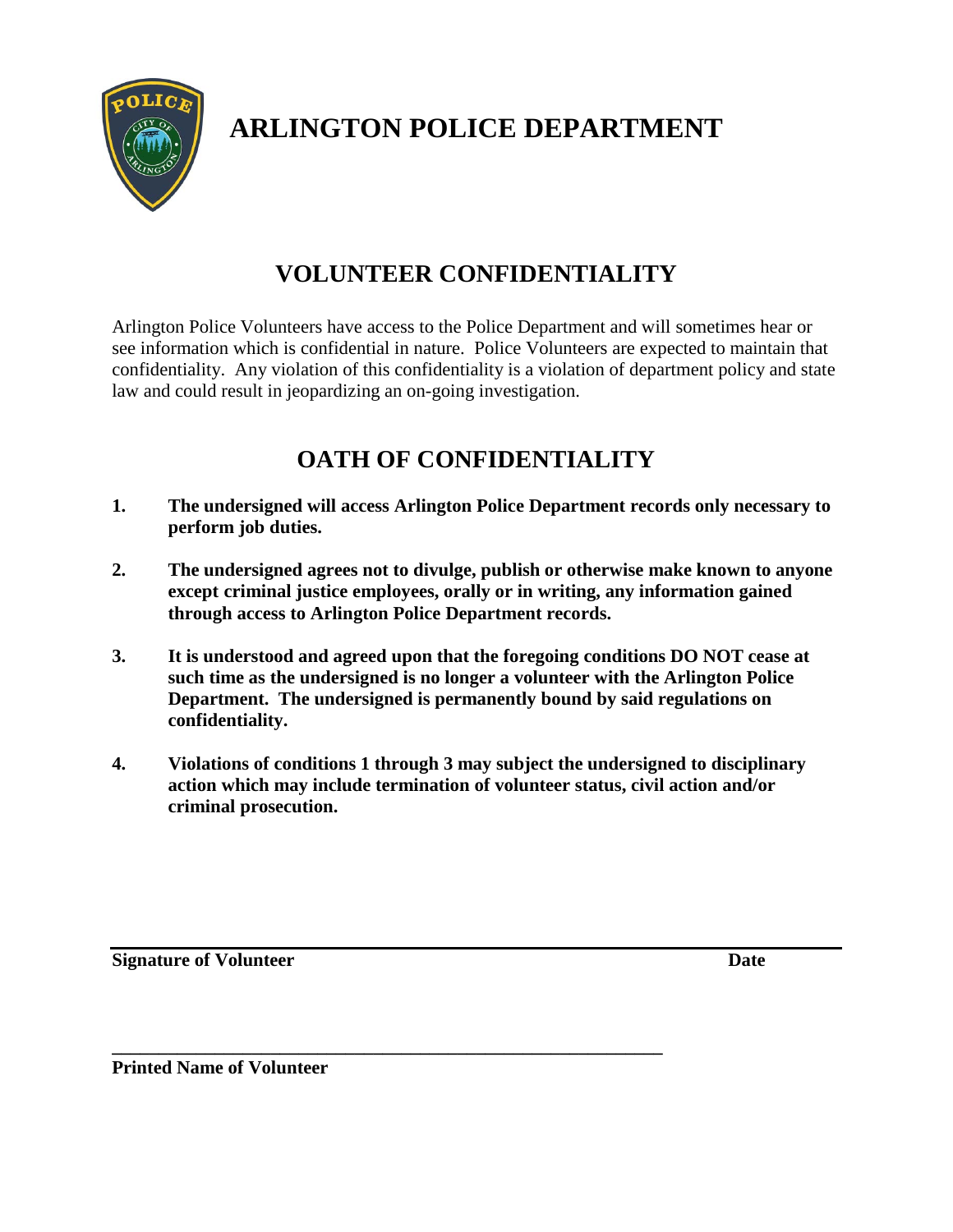

## **AGREEMENT REGARDING INDIVIDUAL VOLUNTEER SERVICE WITH THE CITY OF ARLINGTON**

I \_\_\_\_\_\_\_\_\_\_\_\_\_\_\_\_\_\_\_\_\_\_\_\_\_\_\_\_\_\_ hereby volunteer my services to perform only the services as outlined in the attached scope of volunteer work for the City of Arlington department of  $\qquad \qquad$  . I understand I will not be compensated for my work but I volunteer to do so in a responsible manner. If I decide to discontinue my volunteer service I will notify the Human Resources Department.

Further, I hereby certify that I am capable of performing the duties as outlined in the attached scope of volunteer work (check which applies) ( ) without accommodation or ( ) with the following accommodations:

In consideration of the City of Arlington giving me permission to perform these volunteer services, I agree to the following terms (initial each):

\_\_\_\_\_\_\_\_\_\_\_\_\_\_\_\_\_\_\_\_\_\_\_\_\_\_\_\_\_\_\_\_\_\_\_\_\_\_\_\_\_\_\_\_\_\_\_\_\_\_\_\_\_\_\_\_\_\_\_\_\_\_\_\_\_\_\_\_\_\_\_\_ \_\_\_\_\_\_\_\_\_\_\_\_\_\_\_\_\_\_\_\_\_\_\_\_\_\_\_\_\_\_\_\_\_\_\_\_\_\_\_\_\_\_\_\_\_\_\_\_\_\_\_\_\_\_\_\_\_\_\_\_\_\_\_\_\_\_\_\_\_\_\_\_

- 1. I understand that I am not to appear for volunteer service under the influence of any drugs or alcohol.
- 2. \_\_\_\_\_ I will abide by all of City of Arlington policies regarding personal conduct while performing volunteer services.
- 3. I agree not to go beyond the scope of volunteer work agreed to without authorization.
- 4. Should an injury occur during the scope of my service, I understand that:
	- The City of Arlington has included my hours of volunteer service in the Washington State Department of Labor and Industries coverage for volunteer workers (once a timesheet is submitted to the City of Arlington). I understand that I am to report any on-the-job injury or illness, no matter how minor, to the City of Arlington employee supervising my volunteer
	- services.
- 5. Depending on the scope of volunteer work, the following policies may apply: (Please initial the policies reviewed)
	- \_\_\_\_\_ Driving
	- \_\_\_\_\_ Accident Prevention Program
	- **Machinery/Equipment Operation**
	- Workplace Harassment
	- Alcohol, Drugs & Intoxicants
	- Internet & Other Workplace Communication Systems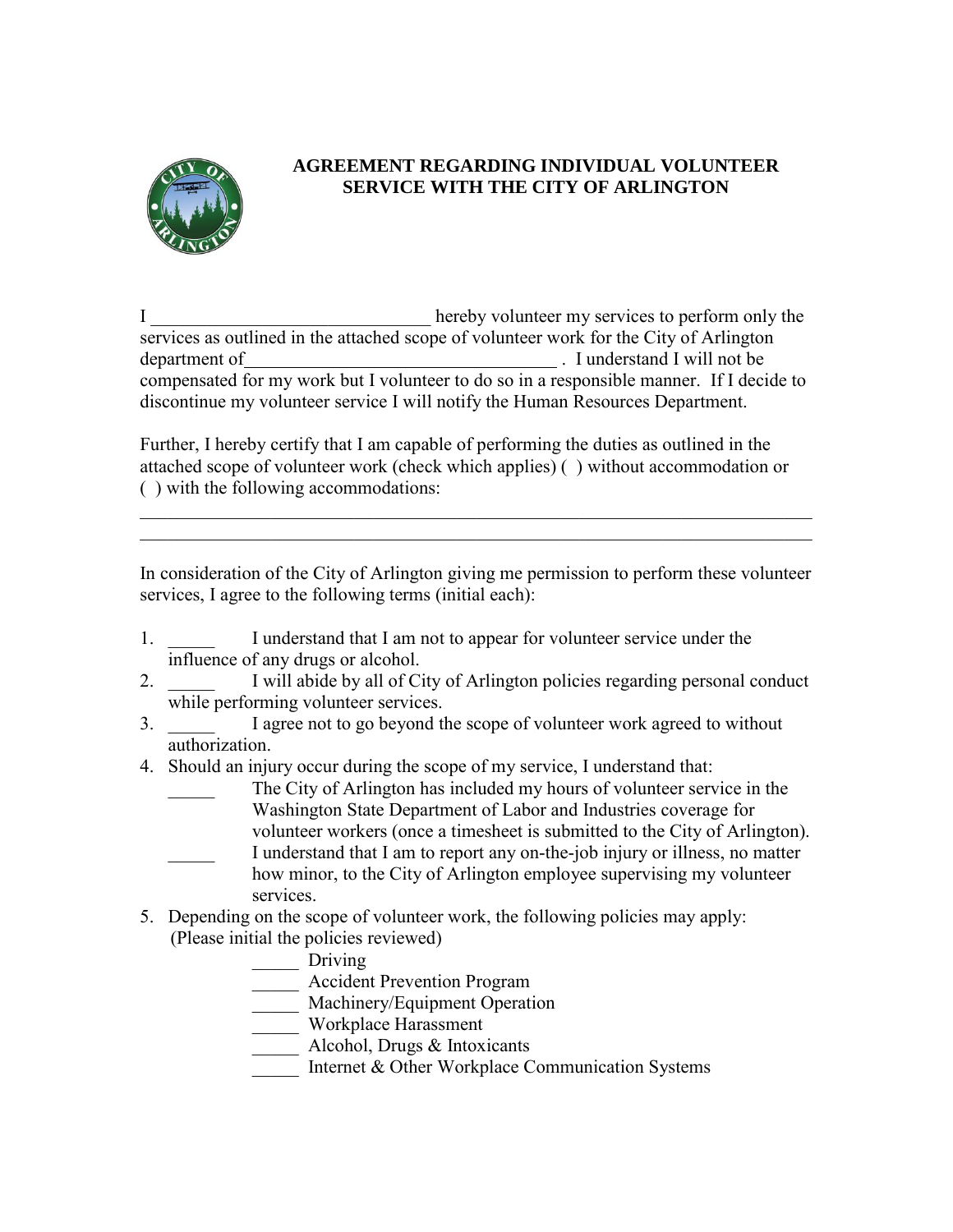- 6. \_\_\_\_\_ I acknowledge that I have been trained on the above initialed policies and understand them and/or have had the opportunity to ask any questions.
- 7. \_\_\_\_\_ I consent to a representative of the City of Arlington performing a background check into my history in accordance with RCW 43.43.830–839 and waive any right of privacy I may have in such information for the limited purpose of the City of Arlington considering it for determining my suitability as a volunteer.
- 8. I understand that I or the City of Arlington may terminate this agreement at any time without cause, that I am volunteering my services at will and may be asked to discontinue such without prior notice or reason.
- 9. \_\_\_\_\_ I am fully aware that the work associated with being a Volunteer involves certain risks of physical injury or death. Being fully informed as to these risks and in consideration of my being allowed to participate in the Volunteer Program, I hereby assume all risk of injury, damage and harm to myself arising from such activities or use of City of Arlington facilities. I also hereby individually and on behalf of my heirs, executors and assignees, release and hold harmless the City of Arlington, its officials, employees and agents and waive any right of recovery that I might have to bring a claim or a lawsuit against them for any personal injury, death or other consequences occurring to me arising out of my volunteer activities, except for those caused by the sole negligence of the City of Arlington.
- 10. \_\_\_\_\_\_\_ I give permission for photos/videos taken of myself during volunteer activities to be used for publicity purposes, without recompense.

This agreement will be in effect for the duration of my volunteer services beginning this date.

 $\frac{1}{\sqrt{2}}$  ,  $\frac{1}{\sqrt{2}}$  ,  $\frac{1}{\sqrt{2}}$  ,  $\frac{1}{\sqrt{2}}$  ,  $\frac{1}{\sqrt{2}}$  ,  $\frac{1}{\sqrt{2}}$  ,  $\frac{1}{\sqrt{2}}$  ,  $\frac{1}{\sqrt{2}}$  ,  $\frac{1}{\sqrt{2}}$  ,  $\frac{1}{\sqrt{2}}$  ,  $\frac{1}{\sqrt{2}}$  ,  $\frac{1}{\sqrt{2}}$  ,  $\frac{1}{\sqrt{2}}$  ,  $\frac{1}{\sqrt{2}}$  ,  $\frac{1}{\sqrt{2}}$ 

Dated this  $\frac{day \text{ of } (x,y) \text{ of } (x,y) \text{ of } (x,y) \text{ of } (x,y) \text{ of } (x,y) \text{ of } (x,y) \text{ of } (x,y) \text{ of } (x,y)$ 

Volunteer's Signature

 $\_$  . The contribution of the contribution of  $\mathcal{L}_\mathcal{L}$ Address

 $\_$  . The contribution of the contribution of  $\mathcal{L}_\mathcal{L}$ Phone Number

 $\frac{1}{\sqrt{2}}$  ,  $\frac{1}{\sqrt{2}}$  ,  $\frac{1}{\sqrt{2}}$  ,  $\frac{1}{\sqrt{2}}$  ,  $\frac{1}{\sqrt{2}}$  ,  $\frac{1}{\sqrt{2}}$  ,  $\frac{1}{\sqrt{2}}$  ,  $\frac{1}{\sqrt{2}}$  ,  $\frac{1}{\sqrt{2}}$  ,  $\frac{1}{\sqrt{2}}$  ,  $\frac{1}{\sqrt{2}}$  ,  $\frac{1}{\sqrt{2}}$  ,  $\frac{1}{\sqrt{2}}$  ,  $\frac{1}{\sqrt{2}}$  ,  $\frac{1}{\sqrt{2}}$ Parent/Legal Guardian